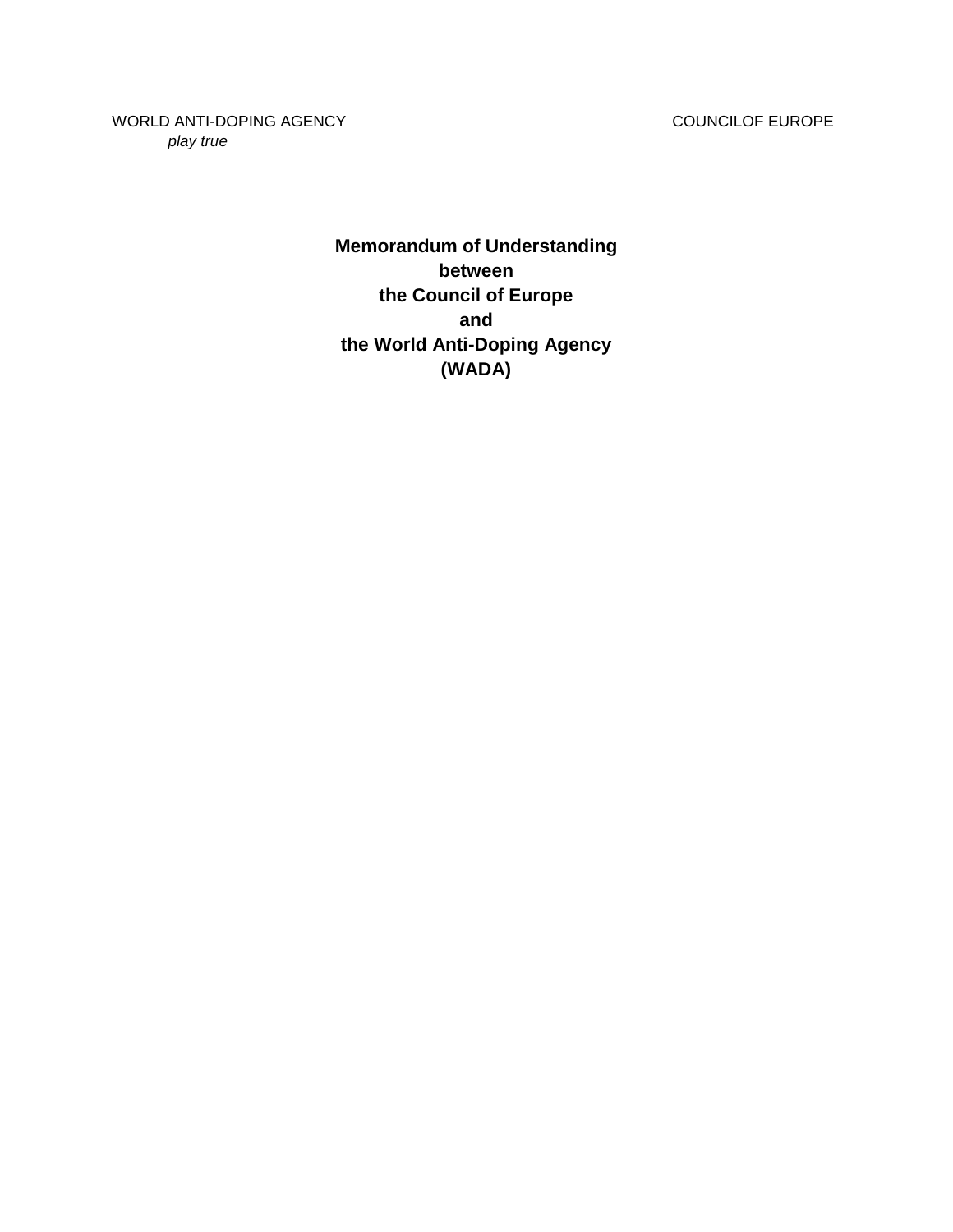# **Preamble**

# **Whereas**

- The Council of Europe is the Europe's leading organisation in the protection and promotion of human rights, democracy and the rule of law;
- The World Anti-Doping Agency (hereafter referred to as WADA) is the international independent agency responsible for the global fight against doping in sport, including development of national and international anti-doping capacities and monitoring of compliance with the World Anti-Doping Code;
- The Council of Europe and WADA share a number of values and principles such as respect for human rights and dignity, equality, non-discrimination, tolerance, sustainability, ethics and integrity in sport;
- The Council of Europe and WADA are concerned by the harmful effects of doping on the health of athletes as well as on the integrity of international sport;
- The Council of Europe and WADA aim to strengthen their existing co-operation and undertake to coordinate their actions in Europe with a view to promoting and consolidating the global fight for clean sport;
- The Council of Europe and WADA share the principles of good governance in sport and are committed to actively promote them;
- The Council of Europe and WADA recognise the important role that the Anti-Doping Convention of the Council of Europe (CETS 135) and the Additional Protocol to it (CETS 188) have played in the development of the international system of the fight against doping in sport;
- The Council of Europe through its intergovernmental Ad Hoc European Committee to the World Anti-Doping Agency (CAHAMA) ensures the co-ordination of the position of the European public authorities in WADA.

The Council of Europe and WADA (referred to as "the parties") have agreed on the following:

# **Areas and objectives of co-operation**

#### *Monitoring and Compliance*

The parties undertake to co-operate closely in promoting full compliance of the signatories to the Anti-Doping Convention of the Council of Europe (CETS 135), the Additional Protocol to the Anti-Doping Convention (CETS 188) and to the World Anti-Doping Code (WADC) with their undertakings under those instruments.

The parties undertake to collaborate in their activities of compliance monitoring (visits, questionnaires, etc.), to exchange relevant information in preparation for these activities, and to co-ordinate actions aimed at assisting European governments and NADOs in ensuring their policy and practice are in compliance with the Anti-Doping Convention of the Council of Europe, the World Anti-Doping Code or any other relevant international Convention/Regulations.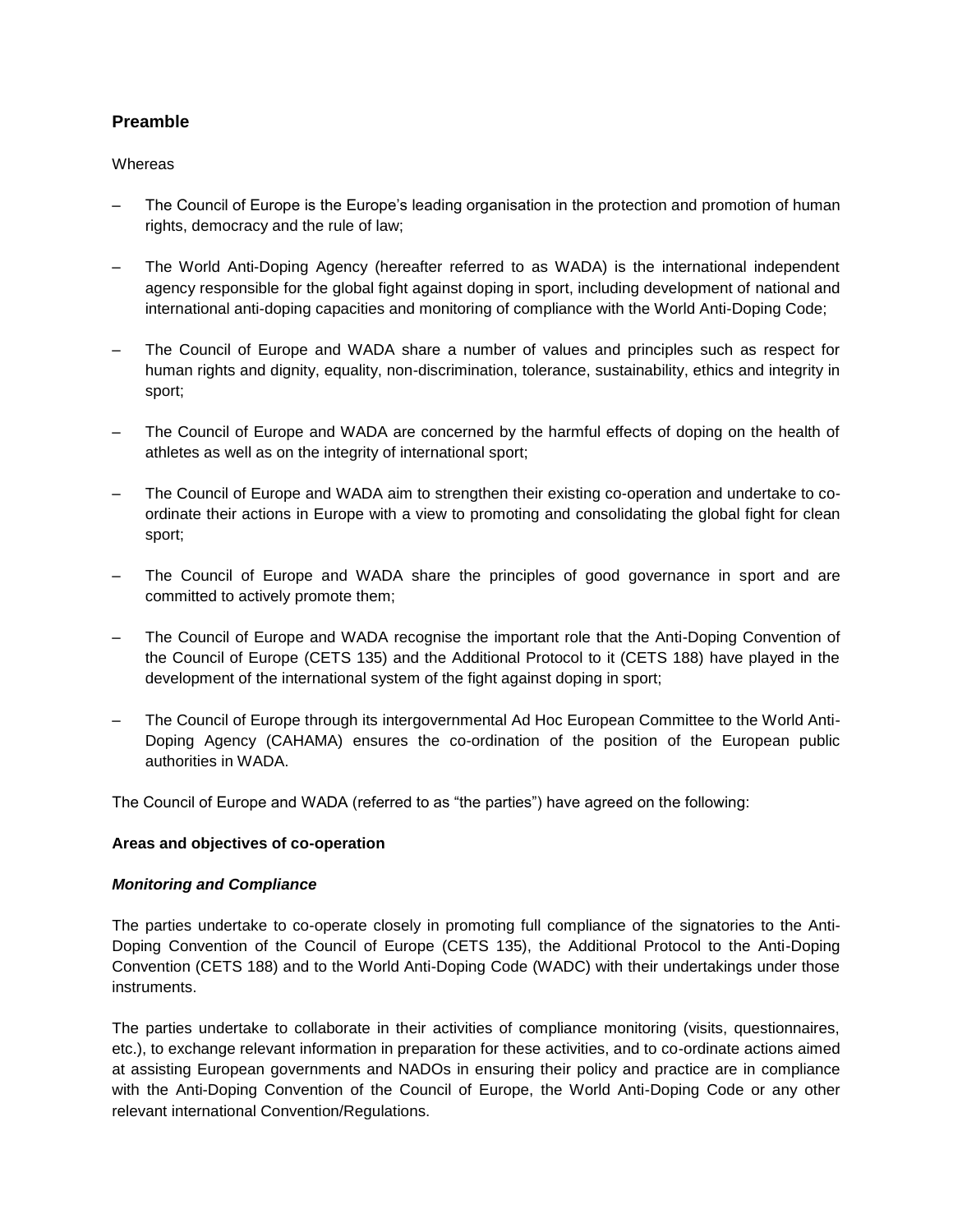# *Standard setting*

The parties agree to co-operate, wherever possible and practical, in the preparation of new instruments falling within the scope of responsibility of each party to this Memorandum.

The parties agree to jointly organise activities aimed at raising awareness of the relevant stakeholders of the existing instruments as well as intending to promote the use of these instruments in Europe and, where appropriate, in other continents.

#### *National anti-doping programmes*

The parties undertake to co-operate in promoting the development of the national legislative and regulatory framework and anti-doping programmes in the European countries through co-ordination of actions, delivering jointly developed assistance programmes, exchange of information and other means which will be considered appropriate by both parties.

Where relevant, the parties will enter into specific agreements in order to ensure on-site co-ordination of actions and effective collaboration with other stakeholders concerned (governments, NADOs, etc.)

Where necessary, the Council of Europe may contribute, at the request of WADA, in the development of anti-doping programmes outside Europe.

#### *Institutional co-operation*

The Council of Europe undertakes to invite WADA to participate, when appropriate, in the work of the Monitoring Group to the Anti-Doping Convention (T-DO), its advisory and ad hoc groups as well as in the Ad Hoc European committee to the World Anti-Doping Agency (CAHAMA).

Where necessary, the Council of Europe and WADA may create joint ad hoc groups of experts to discuss issues of common interest.

#### **Implementation**

The parties will each appoint a representative who will act as a focal point for the implementation of this Memorandum. These two representatives are jointly responsible for co-ordination of the development and implementation of the activities falling in the scope of the present Memorandum.

The appointment of the representatives shall be effected by exchange of letters.

For the purpose of overseeing the implementation of the Memorandum, the parties shall hold regular consultations and meet as often as necessary, but no less frequently than once a year.

For the purpose of strengthening the co-ordination of the compliance monitoring activities of the Council of Europe and of WADA, regular communication shall be established between the relevant bodies (e.g. the Compliance Review Committee of WADA and the Advisory Group on Compliance to the Anti-Doping Convention of the Council of Europe), including annual co-ordination meetings.